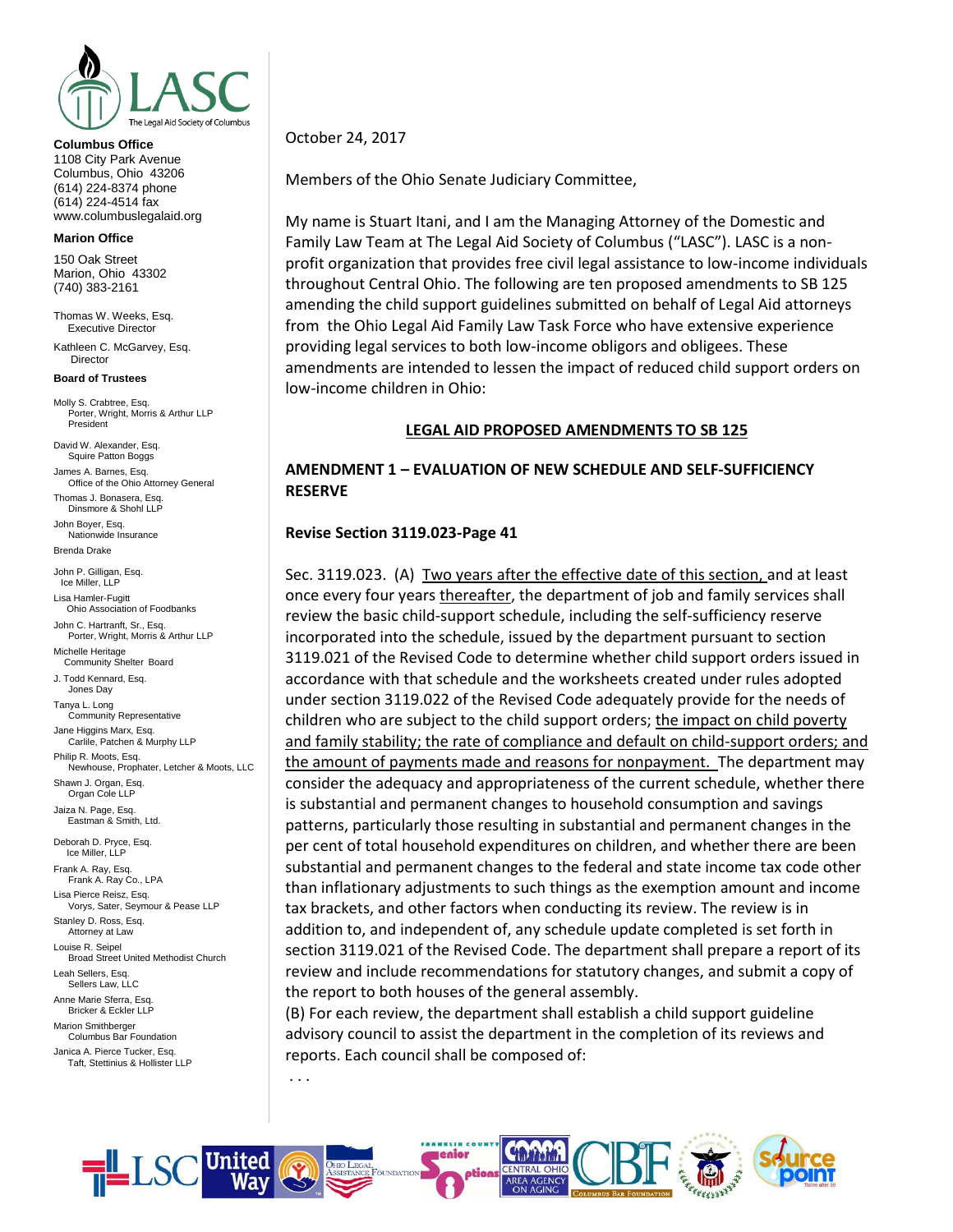

(4) Attorneys whose practice includes a significant numbers of domestic relations or juvenile court cases that involve the determination of child support, including at least one representative of Ohio legal aid programs representing low-income obligors and obliges

**Explanation and request for clarification of R.C. 3119.023:** Our focus is on the need for specific evidence based variables to discern whether the legislative changes achieve the goals sought and resolve the issues that were identified in the study and relied upon in drafting the proposed legislation. In that the Ohio Legal Aid programs' contention is that the hypothesis upon which this legislation is based has not been adequately vetted, waiting four years to evaluate the effectiveness of these changes is too long and would be harmful to children. An earlier assessment would enable the legislature to move quickly to correct or reverse a negative trend hurting families and impoverishing children. Two years is a sufficient amount of time to determine the impact on children, whether positive or negative. However, four years is a tantamount to a lifetime for children in poverty who experience the residual effects of such decisions.

Ohio Legal Aid programs represent parents who both receive and pay child support. We have seen the benefit to families who were lifted out of poverty because of the amount and consistency of the child support payment, as well as, the harm to disabled obligors where 65% of a social security check has been attached for a support obligation, leaving little to live on. The specific inclusion of a legal aid representative to the table offers a voice for low income obligors and obligees and provides a platform for these concerns to be addressed.

## **AMENDMENT 2 – INCREASE MINIMUM SUPPORT ORDER**

## **Revise Section 3119.06- Pages 52-53**

Except as otherwise provided in this section, in any action in which a court or a child support enforcement agency issues or modifies a child support order or in any other proceeding in which a court or agency determines the amount of child support to be paid pursuant to a child support order, the court or agency shall issue a minimum child support order requiring the obligor to pay a minimum of fifty one hundred and fifty dollars a month for all the children subject to that order. The court or agency, in its discretion and in appropriate circumstances, may issue a minimum child support order requiring the obligor to pay of less than fifty one hundred and fifty dollars a month or issue an order not requiring the obligor to pay an any child support amount for support....

### **AMENDMENT 3 – ADJUST PHASE-OUT PRECENTAGE**

## **Revise Section 3119.021(B)(2)(c)- Pages 10-40**

- (i) The higher resulting product of the following formulas:
	- a. For one child: (guideline income 116% of federal poverty level) x **.60** or sliding scale multiplier x (guideline income - \$8,400) + annual minimum support amount under section 3119.06 of the Revised Code;
	- b. For two children: (guideline income 116% of federal poverty level) x **.62** or sliding scale multiplier x (guideline income - \$8,400) + annual minimum support amount under section 3119.06 of the Revised Code;
	- c. For three children: (guideline income 116% of federal poverty level) x **.64** or sliding scale multiplier x (guideline income - \$8,400) + annual minimum support amount under section 3119.06 of the Revised Code;
	- d. For four children: (guideline income 116% of federal poverty level) x **.66** or sliding scale multiplier x (guideline income - \$8,400) + annual minimum support amount under section 3119.06 of the Revised Code;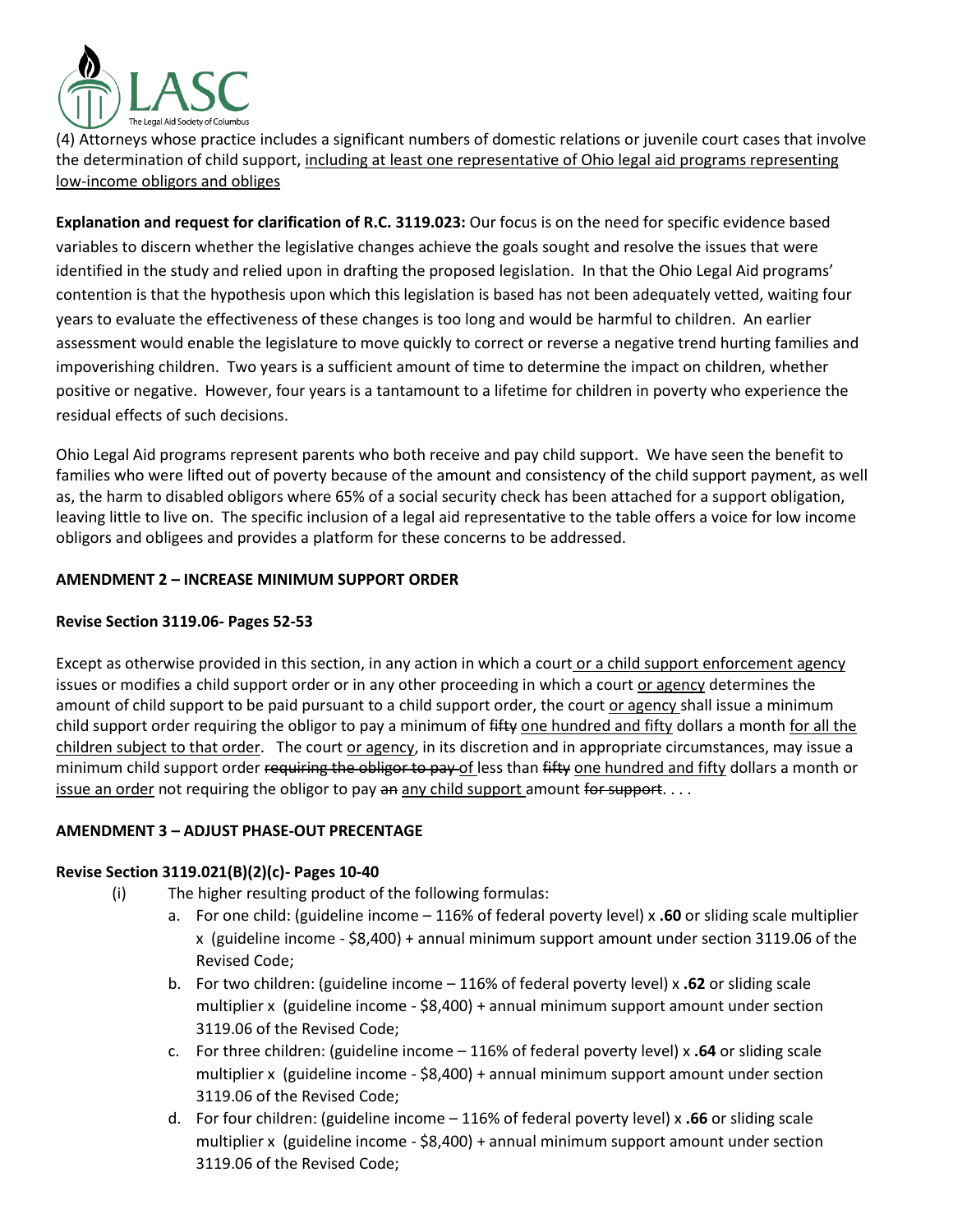

- e. For five children: (guideline income 116% of federal poverty level) x **.68** or sliding scale multiplier x (guideline income - \$8,400) + annual minimum support amount under section 3119.06 of the Revised Code;
- f. For six children: (guideline income 116% of federal poverty level) x **.70** or sliding scale multiplier x (guideline income - \$8,400) + annual minimum support amount under section 3119.06 of the Revised Code.

**or** sliding scale multiplier x (guideline income - \$8,400) + annual minimum support amount under section 2119.06 of the Revised Code . . .

(d) the sliding scale multipliers required for the formulas in divisions (B)(2)(b) and (c) of this section are as follows:

- (i) For one child: fifteen percent;
- (ii) For two children: sixteen percent;
- (iii) For three children: seventeen percent;
- (iv) For four children: eighteen percent;
- (v) For five children: nineteen percent;
- (vi) For six children: twenty percent.

**Explanation**: The Ohio Legal Aid community understands that the proposed guidelines were developed by a professional economist and do not dispute the underlying process used to develop the proposed table. However, despite the soundness of the overall methodology, reduced orders will create real hardship for many low-income parents, including the working poor, who are the primary caretakers of their family's children; and this hardship would occur in situations where both the obligor and obligee are employed and child support is in fact being paid. We believe that a slight increase to the phase-out percentage in Sec. 3119.021(B)(2)(c) from .3 to .6 for one child, .62 for two children, .64 for three children, .66 for four children, .68 for five children, and .7 for six children would significantly benefit low-income children without undermining the overall structure of the new guidelines, and also more adequately reflect the additional costs to raising more than one child. This is because "[a self-sufficiency reserve] is not a function of strictly economic science, but is finally a state policy decision." 2017 Child Support Guidelines Review Report to the General Assembly citing "Economic Data on the Cost of Raising Children and Updating the Ohio Child Support Schedule by Jane Venohr, PhD, Center for Policy Research, February 13, 2017 (revised)"*.* The phase out is to provide a gradual transition from the self-sufficiency reserve to the actual cost of raising a child in Rothbarth Betson numbers.Although the 30% figure was chosen because it "reflects the maximum incentive for an obligor to maintain employment in the official economy while providing support for his or her children," we believe that there are other reasons that obligors are not maintaining employment in the official economy and that lowering child support orders to this degree will not further incentivize obligors to pay. The phase-out should be no higher than 70% because of taxes. Venohr, *supra.* This is why our suggested phase-out caps at 70% for six children.

Similarly, the Legal Aid community believes, based on the study done in May 2010 by Carl Formoso, PhD, and Liu Qinghua, PhD, through Management Accountability & Performance Statistics Office, Economic Services Administration, and the Washington State Department of Social and Health Services, entitled *Arrears Stratification In Washington State – Developing Operational Protocols in a Data Mining Environment*, funded by the U.S. Department of Health and Human Services, Office of Children, even the low income obligors can afford more than what is being ordered in the red section of the table. This study, along with a prior study conducted by Formoso, showed that obligors can, on average, afford child support obligations that are 20 percent of their annual income. Even the calculated child support orders proposed in the amendment above for Section 3109.06(B)(2)(d) are lower than 20 percent. Just as the self-sufficiency reserve is a policy decision, so too are the minimum orders and the sliding scale. Venohr, *supra.*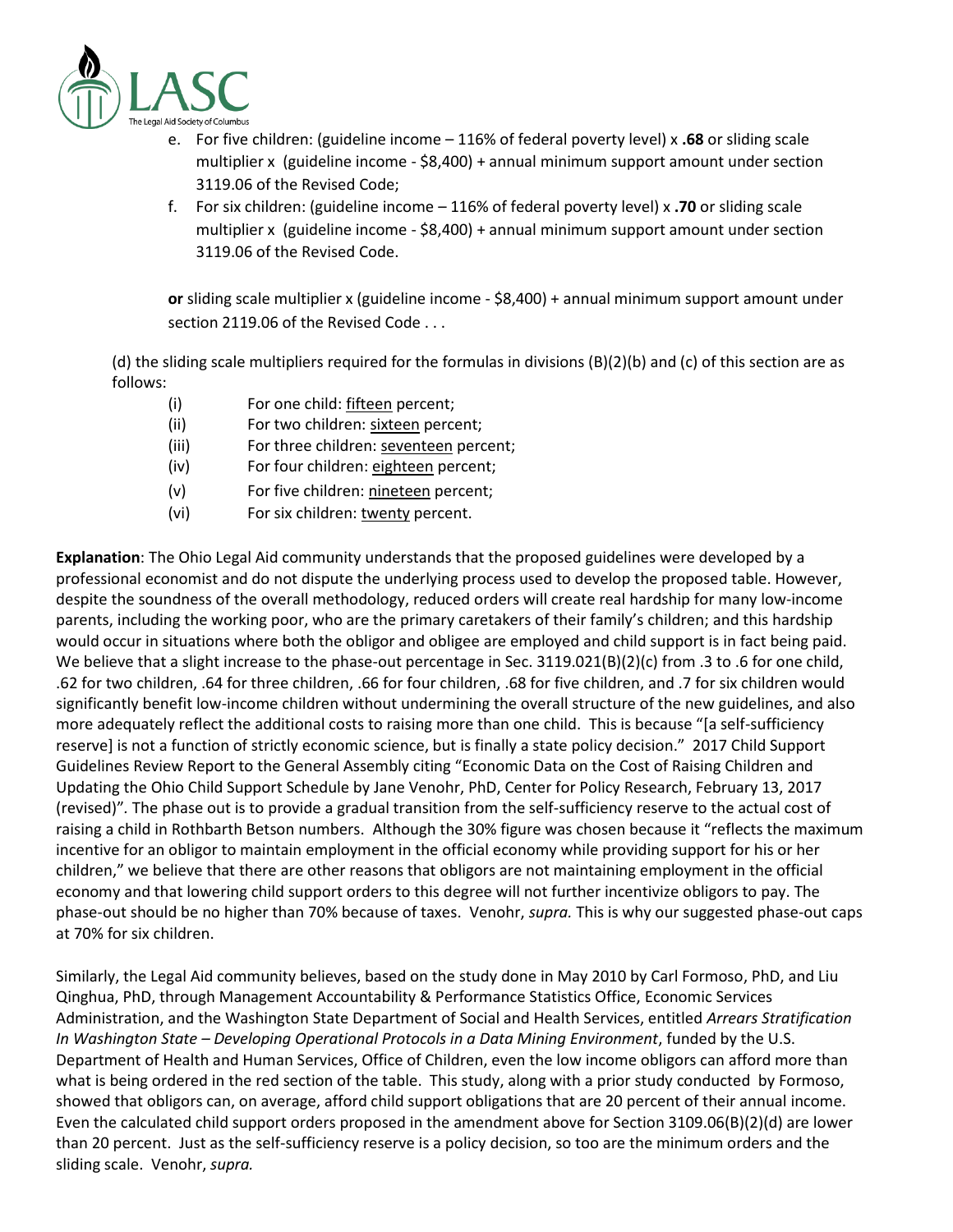

## **AMENDMENT 4 – ALIGN DEPENDENCY EXEMPTION WITH PROVISIONS OF ACA**

## **Revise Paragraph one of Section 3119.82 [designating parent entitled to claim federal income tax deduction] as follows:**

Whenever a court issues, or whenever it modifies, reviews, or otherwise reconsiders a court child support order, it shall designate which parent may claim the children who are the subject of the court child support order as dependents for federal income tax purposes as set forth in section 151 of the "Internal Revenue Code of 1986," 100 Stat. 2085, 26 U.S.C 1 as amended. If the parties agree on which parent should claim the children as dependents, the court shall designate that parent as the parent who may claim the children. If the parties do not agree, it is rebuttably presumed that it is in the best interest of the children for the residential parent and legal custodian to be the parent to claim the children as dependents for federal income tax purposes. The court, in its order, may permit the parent who is not the residential parent and legal custodian to claim the children as dependents for federal income tax purposes only if the court determines that that this furthers the best interest of the children and, with respect to orders the court modifies, reviews, or reconsiders, the payments for child support are substantially current as ordered by the court for the year in which the children will be claimed as dependents. In cases in which the parents do not agree which parent may claim the children as dependents, the court shall consider, in making its determination, any net tax savings, the relative financial circumstances and needs of the parents and children, the amount of time the children spend with each parent, the eligibility of either or both parents for the federal earned income tax credit or other state or federal tax credit, and any other relevant factor concerning the best interest of the children.

**Explanation:** Currently, the *Patient Protection and Affordable Protection and Affordable Care Act of 2010 (ACA), 42 U.S.C. 18001 et. seq.,* provides that the dependency exemption is awarded to the parent providing health insurance coverage for the child. The reason for inclusion of this recommended language is analogous to the reason for the changes made to 3119.30 relative to the presumptive determination that the child support obligee is the appropriate parent to provide health insurance coverage. It is the contention of the Ohio Legal Aid programs that this amendment is necessary in order to align the statute with the ACA and eliminate a potentially unconstitutional provision and avoid confusion for courts and parents.

## **AMENDMENT 5 – HEALTH INSURANCE Revise Section 3119.30(B)(2)-Pages 61-62**

Subject to 3119.302(A)(2), if private health insurance coverage for the children is not available at a reasonable cost to the obligor or the obligee at the time the court or agency issues the order, the order shall include a requirement that the obligee obtain private health insurance coverage for the children not later than thirty days after it becomes available to the obligee at a reasonable cost, and to inform the child support enforcement agency when private health insurance coverage for the children has been obtained.

### **Request for clarification of Section 3119.30(E)-Page 64**

This provision suggests that the entire amount of the premiums are deducted from gross annual income (minus subsidy, tax credit, cost sharing), and not just the amount representing the difference between single versus family coverage. Although this may be a potential benefit to obligee, there might also be problems, such as repetitive credit or reduction to obligor

### **AMENDMENT 6 – ADDITION OF DOMESTIC VIOLENCE DEVIATION FACTOR**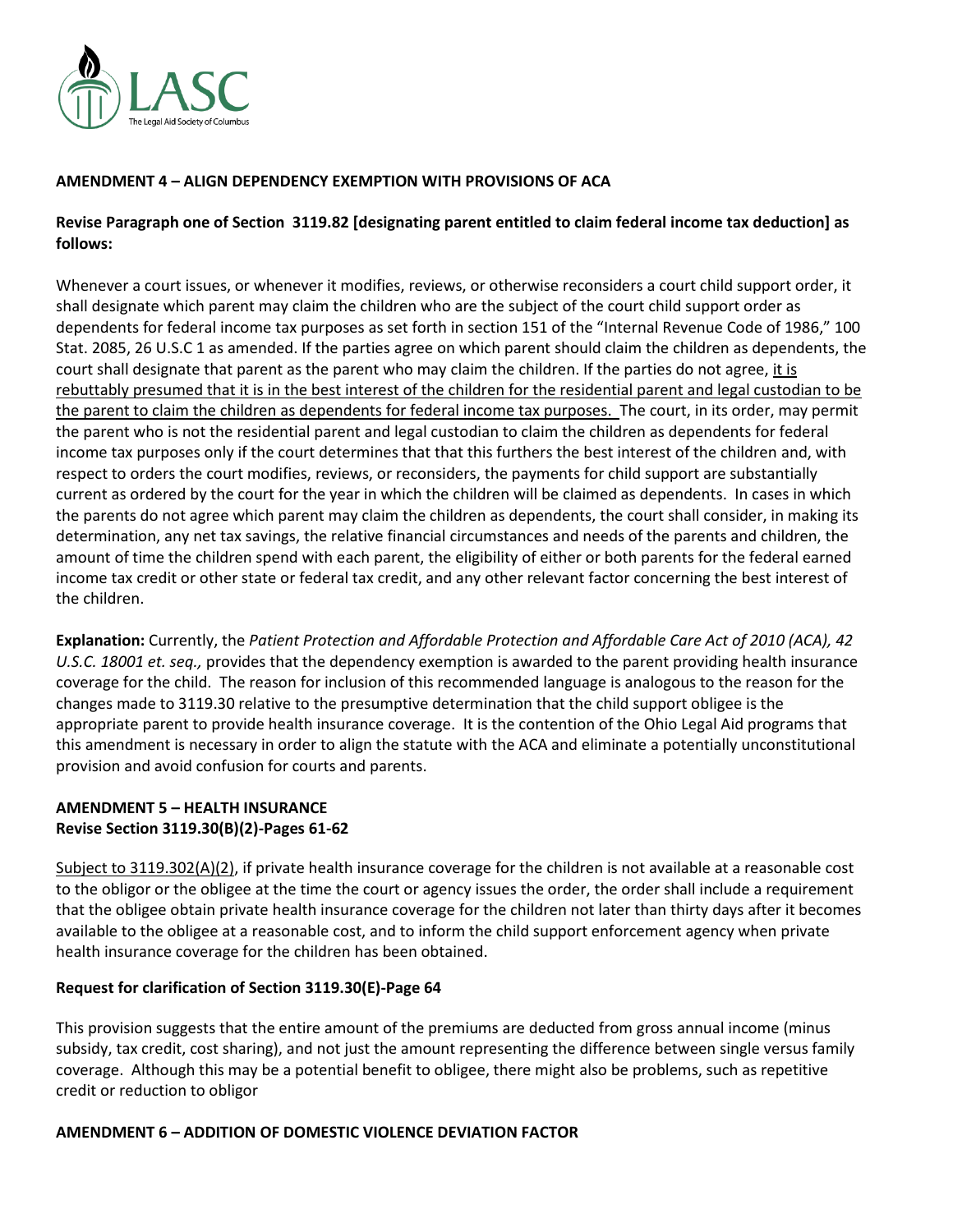

## **AMENDMENT 7 – AGENCY DETERMINATION OF DISABILITY**

### **Revise Section 3119.05(I)(2) -Page 48**

The parent is approved for social security disability insurance benefits because of a mental or physical disability, or the court or agency determines that the parent is unable to work based on medical documentation that includes a physician's diagnosis and a physician's opinion regarding the parent's mental or physical disability and inability to work.

## **AMENDMENT 8 - DELETE THE FOLLOWING NEW PROVISIONS:**

# **1. 3119.051 [AUTOMATIC 10% PARENTING TIME REDUCTION FOR 90 DAYS OR MORE]- PAGES 51-52**

## **2. 3119.231 [ENHANCED PARENTING TIME DEVIATION FACTOR FOR 147 DAYS OR MORE]-PAGE 56**

**Explanation:** We concur with the Ohio Judicial Conference that any provision that creates an incentive to barter dollars for days will lead to increased litigation.

## **3. Section 3119.05(O)(1)(d) [LIMITATIONS ON CHILD CARE EXPENSES] Page 51**

**Explanation:** The majority of the low and middle-income families that we serve have substantial child care costs. Low-income parents who are employed or attending school face enormous financial strains from the high, and growing, cost of child care. Pursuant to O.A.C. 5101:2-16-30, child care assistance and subsidies (commonly known as "Title XX" benefits) are only initially available to individuals who are at, or below, 130% of Federal Poverty Levels. Therefore, numerous low-income and moderate income families bear the full expense of child care costs. These costs rise further when a parent has more than one child.

Senate Bill 125, however, would limit the amount of child care expenses for which an obligee would receive credit under the child support guidelines. Such a "cap" will reduce an obligor's child support order, even though the custodial parent is *actually* bearing those significant, child-related costs. Such expenses are analogous to health insurance premiums associated with private health insurance coverage for children, for which the paying parent receives full credit in the child support worksheet for the difference between individual and family coverage. Child care expenses should be given the same consideration.

While proponents of the legislation argue that the "cap" on child support costs is sufficiently high, the introduction of *any* limit creates a dangerous precedent. The proposed legislation would open the door for limiting consideration of *actual* expenses that are necessary for a parent to seek education and employment opportunities. The proposed legislation would artificially consider estimates from Job and Family Services. Such legislation does not comport with the goals of creating better economic opportunities for parents and children.

## **AMENDMENT 9 – EXTENSION OF OBLIGEE OWF TIME LIMITS**

### **Revise Section 5107.18 by amending division (B) and adding a new division (I)**

(B) An assistance group that has ceased to participate in Ohio works first pursuant to division (A) of this section for at least twenty-four months, whether consecutive or not, may reapply to participate in the program if good cause exists as determined by the county department of job and family services. Good cause shall include situations in